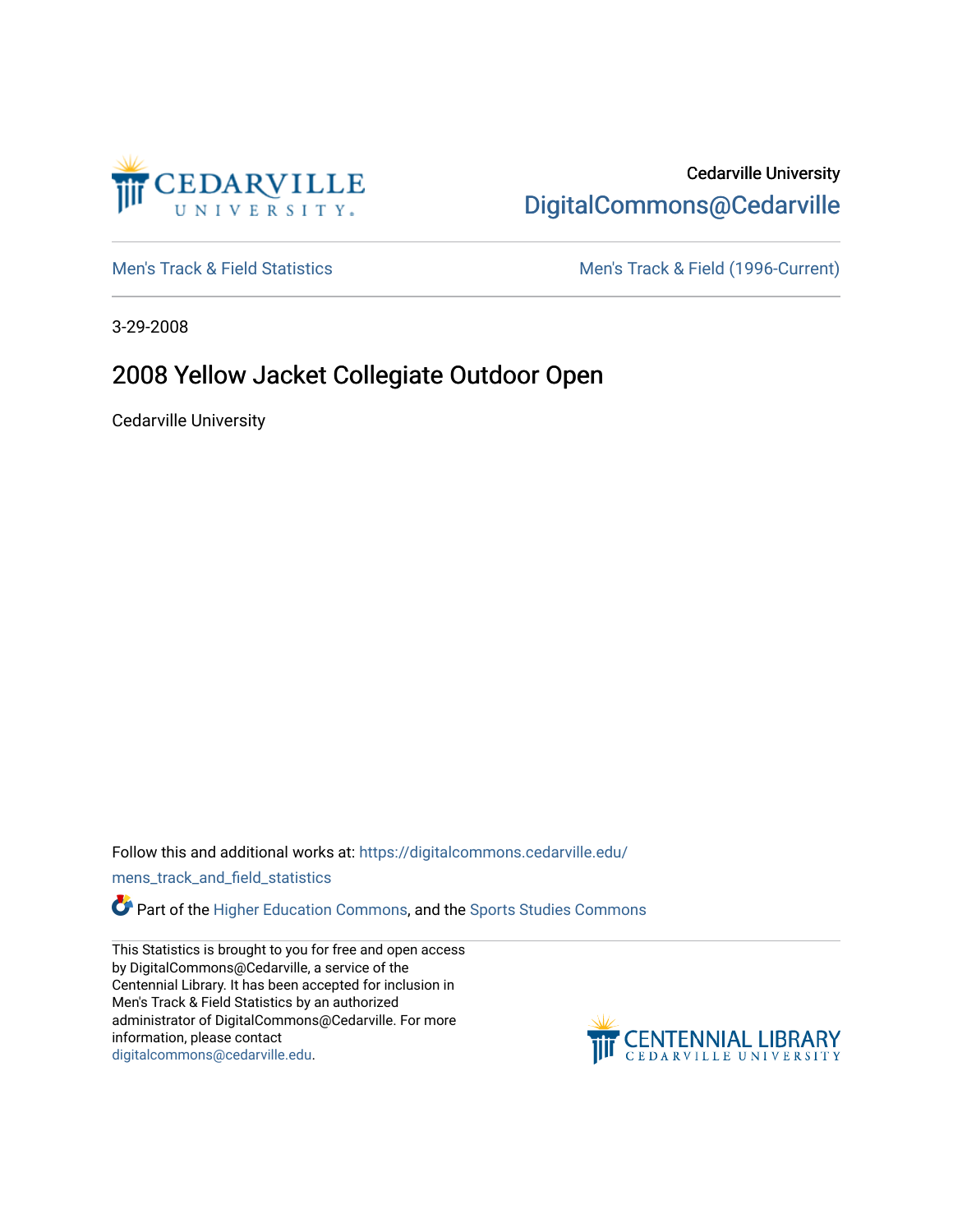### **Cedarville University**

http://www.cedarville.edu/2007-08/mtrack/mtr\_cuoutdoorresults.htm





# **Cedarville University Yellow Jacket Collegiate Outdoor Open**

**Saturday, March 29, 2008 - 10:30 a.m. CU Track & Field Complex - (track layout pdt)** 

### **MEN'S RESULTS**

Men - Team Rankings - *20* Events Scored *1)* Cedarville University **151** 2) Tiffin 3) Findlay 105 4) Wittenberg 5) Kentucky State 78 6) Siena Heights 7) Morehead State 50 8) Rio Grande 9) Mount St. Joseph 25 10) Faith Baptist 11) Notre Dame College 5 12) Berea Event 2 Men Shot Put 107.50 95 66.50 46 Bible 11 1 *~=------===~=====~--==============-------=========-------------~==---------------* Meet Record: % 54-09.50 3/31/2007 Ben Michaud, Cedarville University Track Record: # 54-09.50 3/31/2007 Ben Michaud, Cedarville University Name Year School Finals Points Finals 1 DeChant, Matt FR Unattached 16.07m <sup>2</sup>**Henning,** Neil **SR Cedarville 15.49m**  3 Michaud, Ben JR Cedarville 15.12m 4 Crabtree, Aaron FR Unattached 15.00m 5 Hoag, Curtis 50 Findlay 14.61m 6 McGrady, Carleton SR Findlay 14.46m 7 Mitchell, Randall Mount St. Joseph 14.31m 8 Kurtz, Nathaniel FR Findlay 14.26m 9 Branch, Tyler Unattached 13.94m 10 George, Kyle JR Rio Grande 13. 76m 11 Finney, Brant SO Findlay 13.60m 12 Miller, Michael FR Tiffin 12.88m 13 Lewis, Cameron 12.61m 14 Brunt, Devon FR Kentucky State 12.55m 15 Blank, Travis Mount St. Joseph 12.19m 16 Eisenmenger, Ben Mount St. Joseph 11.64m 17 Kelleygray, Steven SO Kentucky State 10.50m 18 Uher, Tim SO Wittenberg 10.05m 19 Hedman, Sam **FR** Wittenberg 9.79m 20 Staugh, Daren SR Wittenberg 8.18m Lee, Torrey FR Siena Heights ND Event 4 Men Pole vault Meet Record: % 16-08 3/31/2007 Jason Scott, Cedarville Track Record: # 16-08 3/31/2007 Jason Scott, Cedarville Name Year School Finals 52-08.75 50-10.00 **49-07.25**  49-02.50 47-11.25 47-05.25 46-11. 50 46-09.50 45-09.00 45-01.75 44-07.50 42-03.25 41-04.50 41-02.25 40-00.00 38-02.25 34-05.50 32-11.75 32-01. 50 26-10.00 10 8 6 5 4 3 2 1 Points

http://yellowjackets.cedarville.edu/2007-08/mtrack/mtr\_cuoutdoorresults.htm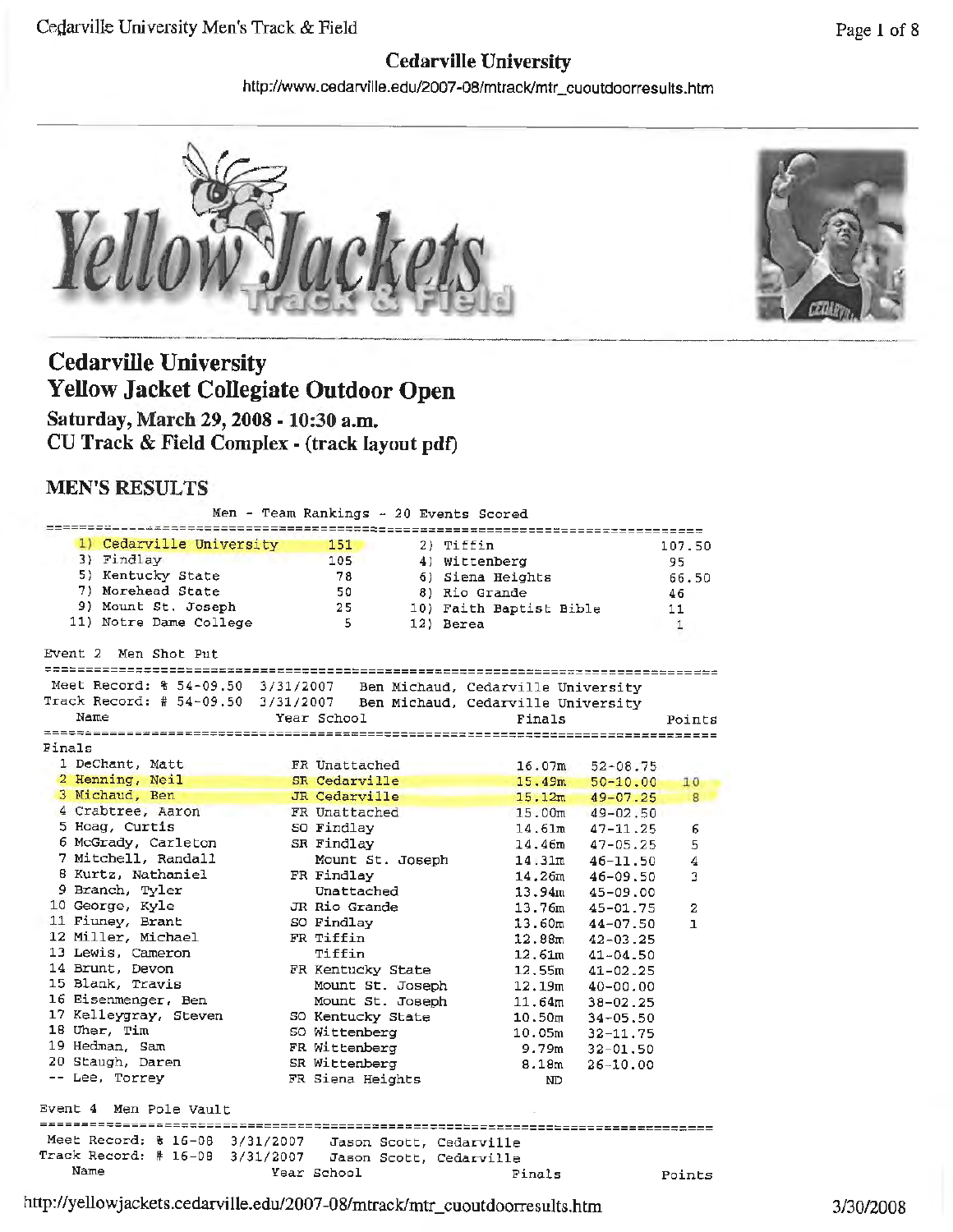$\langle \rangle$ 

 $\sim$ i

 $\mathbb{Q}^{\mathbb{Z}}$ 

| ;=====================                                                                             |           |                        |                                                                    | ================                 |                         |
|----------------------------------------------------------------------------------------------------|-----------|------------------------|--------------------------------------------------------------------|----------------------------------|-------------------------|
| 1 Reiter, Keith                                                                                    |           | Tiffin                 | 4.95m                                                              | $16 - 02.75$                     | 10                      |
| 2 Scott, Jason                                                                                     |           | Unattached             | X4.85m                                                             | $15 - 11.00$                     |                         |
| 3 McKibben, Ryan                                                                                   |           | SO Findlay             | 4.72m                                                              | $15 - 05.75$                     | 8                       |
|                                                                                                    |           |                        |                                                                    |                                  |                         |
| 4 Dague, Alan                                                                                      |           | Unattached             | X4.57m                                                             | $15 - 00.00$                     |                         |
| 5 Rieke, Brett                                                                                     |           | Tiffin                 | 4.42m                                                              | $14 - 06.00$                     | 5.5                     |
| 5 Monahan, Brad                                                                                    |           | FR Siena Heights       | 4.42m                                                              | $14 - 06.00$                     | 5.5                     |
| 7 Bridget, Marcus                                                                                  |           | FR Siena Heights       | 4.27m                                                              | $14 - 00.00$                     | 4                       |
| 8 Ehrman, Chris                                                                                    |           | Unat-Findlay           | X3.81m                                                             | $12 - 06.00$                     |                         |
|                                                                                                    |           |                        |                                                                    |                                  |                         |
| 9 VanHorn, Luke                                                                                    |           | FR Tiffin              | 3.66m                                                              | $12 - 00,00$                     | 2.5                     |
| 9 Ehrman, Jon                                                                                      |           | SR Unattached          | X3.66m                                                             | $12 - 00.00$                     |                         |
| 9 Boyd, Alex                                                                                       |           | Tiffin                 | 3.66m                                                              | $12 - 00.00$                     | 2.5                     |
| -- Rasnick, Robert                                                                                 |           | FR Cedarville          | NH                                                                 |                                  |                         |
| -- Burns, Greg                                                                                     |           | SO Siena Heights       | NH                                                                 |                                  |                         |
|                                                                                                    |           | SO Siena Heights       |                                                                    |                                  |                         |
| -- Murray, Chris                                                                                   |           |                        | NH                                                                 |                                  |                         |
| -- Horn, Cody                                                                                      |           | FR Findlay             | $_{\rm NH}$                                                        |                                  |                         |
|                                                                                                    |           |                        |                                                                    |                                  |                         |
| Event 6 Men Long Jump                                                                              |           |                        |                                                                    |                                  |                         |
| ==============================                                                                     |           | ====================== |                                                                    |                                  |                         |
|                                                                                                    |           |                        | Thomas Nims, Tiffin University                                     |                                  |                         |
| Meet Record: % 23-00.50 3/31/2007                                                                  |           |                        |                                                                    |                                  |                         |
| Track Record: # 23-00.50                                                                           | 3/31/2007 |                        | Thomas Nims, Tiffin University                                     |                                  |                         |
| Name                                                                                               |           | Year School            | Finals                                                             |                                  | Points                  |
|                                                                                                    |           |                        |                                                                    |                                  |                         |
| 1 Larkin, Erik                                                                                     |           | JR Wittenberg          | 6.10m                                                              | $20 - 00.25$                     | 10                      |
|                                                                                                    |           |                        | 6.02m                                                              | $19 - 09.00$                     | 8                       |
| 2 Brunow, Cory                                                                                     |           | FR Findlay             |                                                                    |                                  |                         |
| 3 Ervin, Wade                                                                                      |           | FR Kentucky State      | 5.89m                                                              | 19-04.00                         | 6                       |
| 4 Butler, Kind                                                                                     |           | FR Kentucky State      |                                                                    | $5.78m$ 18-11.75                 | 5                       |
| 5 Williams, Mark                                                                                   |           | FR Cedarville          | 5.77m                                                              | $18 - 11.25$                     | $\overline{4}$          |
| 6 Long, Terrance                                                                                   |           | JR Kentucky State      | 5.76m                                                              | $18 - 10.75$                     | $\overline{\mathbf{3}}$ |
| 7 Bland, Troy                                                                                      |           | FR Kentucky State      | 5.52m                                                              | $18 - 01.50$                     | $\mathbf{z}$            |
|                                                                                                    |           |                        |                                                                    |                                  |                         |
| 8 Gruenberg, Stephen                                                                               |           | JR Cedarville          | J5.52m                                                             | $18 - 01.50$                     | $\mathbf{1}$            |
| 9 Weber, Corey                                                                                     |           | FR Wittenberg          | 5.40 <sub>m</sub>                                                  | $17 - 08.75$                     |                         |
| 10 Belcher, Rod                                                                                    |           | FR Wittenberg          | 5.33m                                                              | $17 - 06.00$                     |                         |
| 11 Smith, Travis                                                                                   |           | JR Cedarville          | 5.16m                                                              | $16 - 11.25$                     |                         |
| 12 Davis, David                                                                                    |           | Mount St. Joseph       | 5.13m                                                              | $16 - 10.00$                     |                         |
|                                                                                                    |           |                        |                                                                    |                                  |                         |
|                                                                                                    |           |                        |                                                                    |                                  |                         |
| Event 8 Men Triple Jump<br>Meet Record: % 45-11.75 4/16/2004<br>Track Record: # 46-03.50 4/21/2006 |           |                        | Nik Newman, Tiffin University                                      |                                  |                         |
| Name                                                                                               |           |                        | Ryan Speakes, Tiffin University<br>Finals                          |                                  | Points                  |
|                                                                                                    |           | Year School            |                                                                    |                                  |                         |
| ===================                                                                                |           | --------------------   |                                                                    | ________________________________ |                         |
| 1 Dzradosi, Marc                                                                                   |           | Unattached             | 14.00m                                                             | $45 - 11, 25$                    |                         |
| 2 Larkin, Erik                                                                                     |           | JR Wittenberg          | 12.79m                                                             | $41 - 11.50$                     | 10                      |
| 3 Bland, Troy                                                                                      |           | FR Kentucky State      | 12.15m                                                             | $39 - 10.50$ 8                   |                         |
| 4 Smith, Travis                                                                                    |           | JR Cedarville          | 11.60m                                                             | $38 - 00.75$                     | 6                       |
|                                                                                                    |           |                        |                                                                    |                                  |                         |
| 5 Bowen, Charles                                                                                   |           | JR Kentucky State      | 11.48m                                                             | $37 - 08.00$                     | 5                       |
| Event 10 Men Javelin Throw<br>Meet Record: % 189-11.50 4/16/2004<br>Track Record: # 189-11.50      | 4/16/2004 |                        | Tim Beck, Cedarville University<br>Tim Beck, Cedarville University | --------------------             |                         |
| Name                                                                                               |           | Year School            | Finals                                                             |                                  | Points                  |
|                                                                                                    |           |                        |                                                                    |                                  |                         |
|                                                                                                    |           |                        |                                                                    |                                  |                         |
| 1 Greene, Chuck                                                                                    |           | Unattached             | 52.02m                                                             | $170 - 08$                       |                         |
| 2 Weber, Corey                                                                                     |           | FR Wittenberg          | 51.74m                                                             | $169 - 09$                       | 10                      |
| 3 Molstre, Jordan                                                                                  |           | FR Cedarville          | 48.08m                                                             | $157 - 09$                       | 8                       |
| 4 Resides, Ryan                                                                                    |           | SO Wittenberg          | 44.88m                                                             | $147 - 03$                       | 6                       |
|                                                                                                    |           | SR Siena Heights       | J44.88m                                                            | $147 - 03$                       | 5                       |
| 5 Conley, Caden                                                                                    |           |                        |                                                                    |                                  |                         |
| 6 Hill, Nolan                                                                                      |           | Unattached             | 42.06m                                                             | 138-00                           |                         |
| 7 McElwee, Thomas                                                                                  |           | FR Wittenberg          | 40.12m                                                             | $131 - 07$                       | 4                       |
| 8 Maat, Christian                                                                                  |           | JR Cedarville          | 38.64m                                                             | $126 - 09$                       | 3                       |
| 9 Lane, Tyler                                                                                      |           | Mount St. Joseph       | 38.40m                                                             | $126 - 00$                       | 2                       |
|                                                                                                    |           |                        |                                                                    |                                  | 1                       |
| 10 Johnson, Brandon                                                                                |           | SR Kentucky State      | 37.24m                                                             | $122 - 02$                       |                         |
| 11 Blinn, Michael                                                                                  |           | FR Findlay             | 37.08m                                                             | 121-08                           |                         |
| 12 Hoskins, Rob                                                                                    |           | SO Siena Heights       | 36.04m                                                             | 118-03                           |                         |
| 13 Staugh, Daren                                                                                   |           | SR Wittenberg          | 34.44m                                                             | 113-00                           |                         |
| 14 Hesson, Chet                                                                                    |           |                        | 30.96m                                                             | 101-07                           |                         |
|                                                                                                    |           | SO Siena Heights       |                                                                    |                                  |                         |
| Event 12 Men High Jump                                                                             |           |                        |                                                                    |                                  |                         |

http://yel1owjackets.cedarville.edu/2007-08/mtrack/mtr \_cuoutdoorresul ts.htm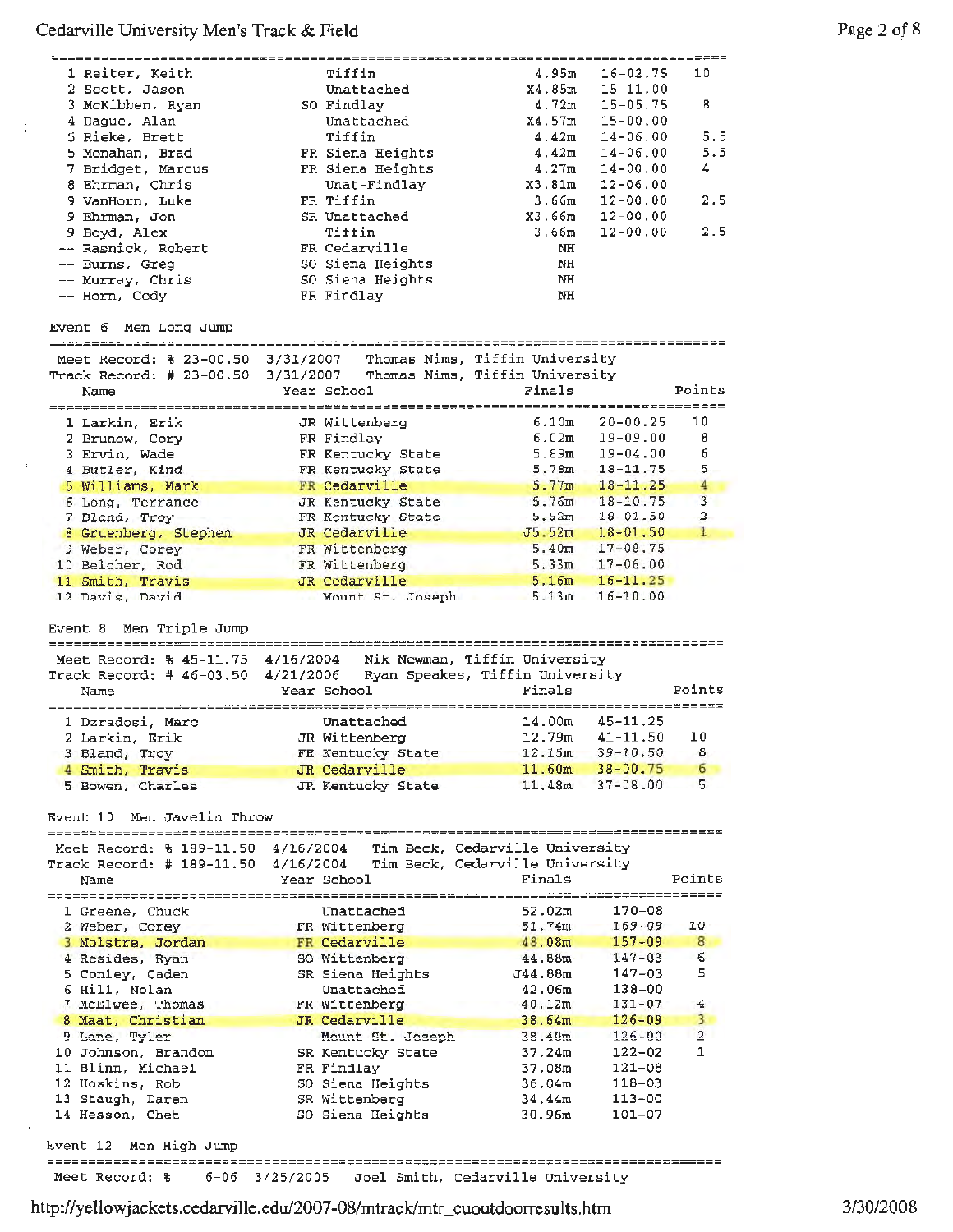| $\sim$ and $\sim$ inversion and interest $\sim$ 1100 |                                                                      |                                       |                         |
|------------------------------------------------------|----------------------------------------------------------------------|---------------------------------------|-------------------------|
|                                                      | Track Record: # 6-09.75 5/11/2007 Lee Roberts, Univ. of Findlay      |                                       |                         |
| Name                                                 | Year School                                                          | Finals                                | Points                  |
|                                                      |                                                                      |                                       |                         |
| 1 Workman, Adam                                      | Unattached                                                           | X1.90m<br>$6 - 02.75$                 |                         |
| 2 Butler, Kind                                       | FR Kentucky State                                                    | 1.85m<br>$6 - 00.75$                  | 10                      |
| 3 Morman, Riley                                      | Tiffin                                                               | 1.80 <sub>m</sub><br>$5 - 10.75$      | 8                       |
| 4 Larkin, Erik                                       | JR Wittenberg                                                        | 1.75m<br>$5 - 08.75$                  | 6                       |
| 5 Prenger, Matt                                      | SR Wittenberg                                                        | 1,70 <sub>m</sub>                     |                         |
|                                                      |                                                                      | $5 - 07.00$                           | 5                       |
| 6 Lavender, Jeremy                                   | SO Morehead State                                                    | 1.65m<br>$5 - 05.00$                  | 4                       |
|                                                      |                                                                      |                                       |                         |
| Men Hammer Throw<br>Event 14                         |                                                                      |                                       |                         |
|                                                      |                                                                      |                                       |                         |
| Meet Record: % 228-01 4/16/2004                      | John McEwen, New York AC                                             |                                       |                         |
| Track Record: # 228-01                               | 4/16/2004 John McEwen, New York AC                                   |                                       |                         |
| Name                                                 | Year School                                                          | Finals                                | Points                  |
|                                                      |                                                                      | ===================================== |                         |
| 1 Eric, James                                        | JR Findlay                                                           | 56.64m<br>$185 - 10$                  | 10                      |
| 2 Maat, Christian                                    | JR Cedarville                                                        | 49.64m<br>$162 - 10$                  | 8                       |
| 3 Crabtree, Aaron                                    | FR Unattached                                                        | 49.12m<br>$161 - 02$                  |                         |
| 4 Henning, Neil                                      |                                                                      |                                       |                         |
|                                                      | SR Cedarville                                                        | 48.88m<br>$160 - 04$                  | 6                       |
| 5 Hoag, Curtis                                       | SO Findlay                                                           | 48.76m<br>$160 - 00$                  | 5                       |
| 6 DeChant, Matt                                      | FR Unattached                                                        | 46.02m<br>$151 - 00$                  |                         |
| 7 George, Kyle                                       | JR Rio Grande                                                        | 44,08m<br>$144 - 07$                  | 4                       |
| 8 Campbell, Chris                                    | Unattached                                                           | 42.88m<br>$140 - 08$                  |                         |
| 9 Michaud, Ben                                       | JR Cedarville                                                        | 42.62m<br>$139 - 10$                  | 3                       |
| 10 Graber, Donnie                                    | Tiffin                                                               | 41.74m<br>$136 - 11$                  | $\overline{2}$          |
| 11 Havrilla, John                                    | FR Tiffin                                                            | 40.86m<br>134-01                      | ı                       |
| 12 Branch, Tyler                                     | Unattached                                                           |                                       |                         |
|                                                      |                                                                      | 40.40m<br>$132 - 06$                  |                         |
| 13 Lewis, Cameron                                    | Tiffin                                                               | 40.36m<br>$132 - 05$                  |                         |
| 14 Robinson, Raymond                                 | FR Tiffin                                                            | 40.32m<br>$132 - 03$                  |                         |
| 15 Chambers, Roger                                   | SO Siena Heights                                                     | 34.52m<br>$113 - 03$                  |                         |
| 16 Lee, Torrey                                       | FR Siena Heights                                                     | $110 - 09$<br>33.76m                  |                         |
| 17 Kurtz, Nathaniel                                  | FR Findlay                                                           | 32.58m<br>$106 - 11$                  |                         |
| 18 Eisenmenger, Ben                                  | Mount St. Joseph                                                     | 32.42m<br>$106 - 04$                  |                         |
| 19 Fielden, James                                    | FR Tiffin                                                            | 30.84m<br>101-02                      |                         |
| 20 Hoskins, Rob                                      | SO Siena Heights                                                     | 30.24m<br>99-02                       |                         |
|                                                      |                                                                      |                                       |                         |
| 21 McElwee, Thomas                                   | FR Wittenberg                                                        | 26.30m<br>$86 - 03$                   |                         |
|                                                      |                                                                      |                                       |                         |
| Men Discus Throw<br>Event 16                         |                                                                      |                                       |                         |
| ==========================                           |                                                                      |                                       |                         |
| Meet Record: % 166-09 4/16/2004                      |                                                                      | Ray Weisenbarger, Malone College      |                         |
| Track Record: # 169-04                               | 5/11/2007 John Bowman, Indiana Wesleyan Univ.                        |                                       |                         |
| Name                                                 | Year School                                                          | Finals                                | Points                  |
|                                                      |                                                                      |                                       | =============           |
| 1 bildstein, eric                                    | 7 Unattached                                                         | X48.36m<br>158-08                     |                         |
| 2 DeChant, Matt                                      | FR Unattached                                                        | x45.48m<br>149-02                     |                         |
| 3 Robinson, Raymond                                  | FR Tiffin                                                            | 44.42m<br>145-09                      | 10                      |
| 4 Guida, Matt                                        |                                                                      |                                       |                         |
|                                                      | SO Wittenberg                                                        | 44.38m<br>$145 - 07$                  | 8                       |
| 5 Eric, James                                        | JR Findlay                                                           | 43.54m<br>$142 - 10$                  | 6                       |
| 6 Henning, Neil                                      | SR Cedarville                                                        | 43.00m<br>$141 - 01$                  | 5                       |
| 7 McGrady, Carleton                                  | SR Findlay                                                           | 41.92m<br>$137 - 06$                  | 4                       |
| 8 Kurtz, Nathaniel                                   | FR Findlay                                                           | 41.90m<br>$137 - 06$                  | 3                       |
| 9 Hoag, Curtis                                       | SO Findlay                                                           | $137 - 02$<br>41.82m                  | $\overline{\mathbf{2}}$ |
| 10 Nash, Andrew                                      | SR Berea                                                             | 40.84m<br>$134 - 00$                  | 1                       |
| 11 Crabtree, Aaron                                   | FR Unattached                                                        | X40.78m<br>$133 - 09$                 |                         |
| 12 George, Kyle                                      | JR Rio Grande                                                        | 39.02m                                |                         |
|                                                      |                                                                      | $128 - 00$                            |                         |
| 13 Branch, Tyler                                     | Unattached                                                           | X37.62m<br>$123 - 05$                 |                         |
| 14 Maat, Christian                                   | JR Cedarville                                                        | 37.12m<br>$121 - 09$                  |                         |
| 15 Finney, Brant                                     | SO Findlay                                                           | 36.36m<br>$119 - 03$                  |                         |
| 16 Havrilla, John                                    | FR Tiffin                                                            | 36.22m<br>$118 - 10$                  |                         |
| 17 Campbell, Chris                                   | Unattached                                                           | X35.94m<br>$117 - 11$                 |                         |
| 18 Lewis, Cameron                                    | Tiffin                                                               | 35.06m<br>$115 - 01$                  |                         |
| 19 Fielden, James                                    | FR Tiffin                                                            | 32.82m<br>$107 - 08$                  |                         |
| 20 Brunt, Devon                                      | FR Kentucky State                                                    | 23.64m<br>$77 - 07$                   |                         |
| 21 Kelleygray, Steven                                | SO Kentucky State                                                    | 23.24m<br>$76 - 03$                   |                         |
|                                                      |                                                                      |                                       |                         |
|                                                      |                                                                      |                                       |                         |
| Event 20 Men 3000 Meter Steeplechase                 |                                                                      |                                       |                         |
|                                                      |                                                                      |                                       |                         |
|                                                      | Meet Record: % 9:36.61 3/31/2007 Kevin Hall, Alumni                  |                                       |                         |
|                                                      | Track Record: # 9:01.47 5/11/2007 Kevin Schwarz, Univ. of Cincinnati |                                       |                         |
| Name                                                 | Year School                                                          | Finals Points                         |                         |
|                                                      |                                                                      |                                       |                         |
|                                                      |                                                                      |                                       |                         |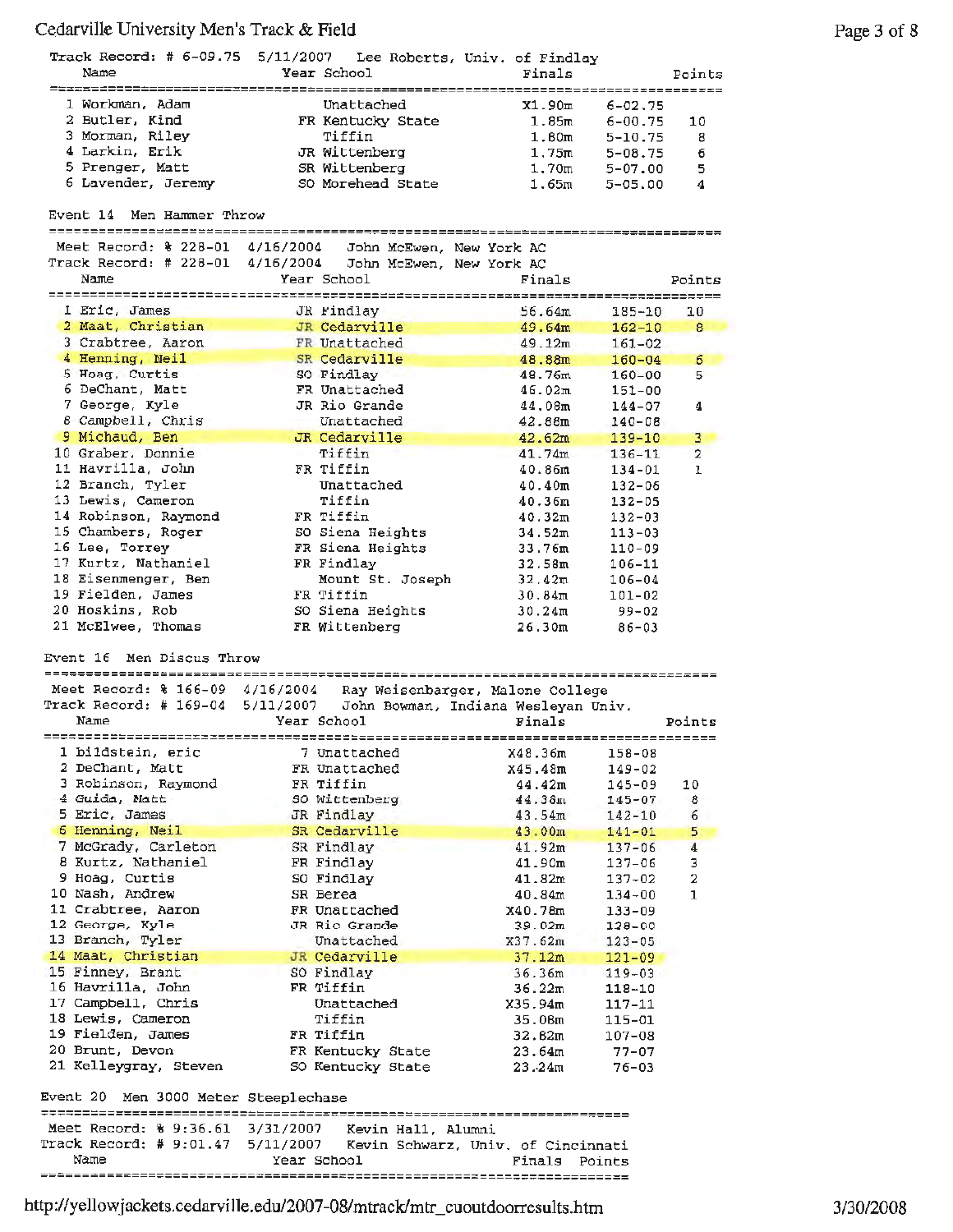| 1 Badertscher, TJ                                                       |           | FR Cedarville                              | 10:08.11                 | 10                      |
|-------------------------------------------------------------------------|-----------|--------------------------------------------|--------------------------|-------------------------|
| 2 Tweed, Kyle                                                           |           | SO Findlay                                 | 10:12.92                 | 8                       |
| 3 Bowens, James                                                         |           | FR Morehead State                          | 10:16.58                 | 6                       |
| 4 Faerber, Charles                                                      |           | Tiffin                                     | 10:21.55                 | 5                       |
| 5 Echols, Mike                                                          |           | SR Wittenberg                              | 10:22.92                 | 4                       |
| 6 Silviera, Matt                                                        |           | JR Cedarville                              | 10:27.03                 | 3                       |
|                                                                         |           |                                            |                          |                         |
| 7 Settles, Michael                                                      |           | FR Morehead State                          | 10:27.61                 | $\overline{2}$          |
| 8 Troxel, Hollis                                                        |           | FR Cedarville                              | 10:50.54                 | $1 -$                   |
| 9 McCombs, Ben                                                          |           | JR Wittenberg                              | 10:58.45                 |                         |
| 10 Huerta, Ahunuar                                                      |           | SO Kentucky State                          | 11:12.34                 |                         |
| 11 Lewis, James                                                         |           | JR Wittenberg                              | 11:19.13                 |                         |
|                                                                         |           | FR Wittenberg                              | 11:25.54                 |                         |
| 12 Overturf, Matt                                                       |           |                                            |                          |                         |
| 13 Allen, Ray                                                           |           | FR Wittenberg                              | 12:35.95                 |                         |
| Event 22 Men 4x100 Meter Relay<br>=============================         |           |                                            |                          |                         |
| Meet Record: % 42.52                                                    | 3/31/2007 | Morehead State U. Eagles, Morehead         |                          |                         |
|                                                                         |           | J Brown, T Chisley, H Denbow, M Henley III |                          |                         |
|                                                                         |           |                                            |                          |                         |
| Track Record: # 42.09 5/11/2007 Notre Dame College, Anderson University |           |                                            |                          |                         |
| School                                                                  |           |                                            | Finals Points            |                         |
|                                                                         |           |                                            |                          |                         |
| 1 Kentucky State 'A'                                                    |           |                                            | 43.85                    | 10                      |
| 1) Gordon, Jamaree SO                                                   |           |                                            | 2) Long, Terrance JR     |                         |
|                                                                         |           |                                            |                          |                         |
| 3) Ervin, Wade FR                                                       |           | 4) Butler, Kind FR                         |                          |                         |
| 2 Tiffin 'A'                                                            |           |                                            | 44.59                    | 8                       |
| 1) Brant, Ramone                                                        |           | 2) Toran, Bryon FR                         |                          |                         |
| 3) Thomas, Nicholas FR                                                  |           | 4) Johnson, Chad                           |                          |                         |
| 3 Cedarville University 'A'                                             |           |                                            | 45.61                    | 6                       |
| 1) Benjamin, Marcus FR                                                  |           |                                            | 2) Gruenberg, Stephen JR |                         |
|                                                                         |           |                                            |                          |                         |
| 3) Smith, Travis JR                                                     |           |                                            | 4) Williams, Mark FR     |                         |
| 4 Wittenberg 'A'                                                        |           |                                            | 45.97                    | 5.                      |
| 1) Barnett, Kylee FR                                                    |           | 2) Belcher, Rod FR                         |                          |                         |
| 3) Guy, Jumar FR                                                        |           |                                            | 4) Roberts, Adam SO      |                         |
| 5 Faith Baptist Bible 'A'                                               |           |                                            | 46.15                    | 4                       |
|                                                                         |           |                                            |                          |                         |
|                                                                         |           |                                            |                          |                         |
| 1) Sauser, Jordan SR                                                    |           |                                            | 2) Helmer, Andy FR       |                         |
| 3) Cunningham, Cory FR                                                  |           | 4) Sauser, Ryan SO                         |                          |                         |
|                                                                         |           |                                            |                          |                         |
|                                                                         |           |                                            |                          |                         |
| Event 24 Men 1500 Meter Run                                             |           |                                            |                          |                         |
|                                                                         |           |                                            |                          |                         |
| Meet Record: % 3:52.00 3/31/2007  Daniel Roberts, Cedarville            |           |                                            |                          |                         |
| Track Record: # 3:49.92 4/21/2006 Julius Rono, Roberts Wesleyan College |           |                                            |                          |                         |
| Name                                                                    |           | Year School                                | Finals Points            |                         |
|                                                                         |           |                                            |                          |                         |
|                                                                         |           |                                            |                          | 10                      |
| 1 Savage, Gabe                                                          |           | JR Wittenberg                              | 4:08.21                  |                         |
| 2 Simmons, Adrian                                                       |           | JR Siena Heights                           | 4:09.31                  | 8                       |
| 3 Rathkamp, Keegan                                                      |           | Shawnee State Cl                           | 4:11.42                  |                         |
| 4 Wakeman, Josh                                                         |           | SO Morehead State                          | 4:13.72                  | 6.                      |
| 5 Buxton, Thomas                                                        |           | Tiffin                                     | 4:15.71                  | 5                       |
|                                                                         |           | JR Siena Heights                           | 4:16.37                  | 4                       |
| 6 Pawlaczyk, Luke                                                       |           |                                            |                          |                         |
| 7 Davies, Jordan                                                        |           | FR Cedarville                              | 4:16.39                  | 3                       |
| 8 Campbell, Seth                                                        |           | JR Cedarville                              | 4:16.51                  | $\overline{\mathbf{2}}$ |
| 9 O'Neil, Dominique                                                     |           | FR Tiffin                                  | 4:20.21                  | ı                       |
| 10 Banks, Robert                                                        |           | SR Siena Heighte                           | 4:20.72                  |                         |
| 11 nunns, adam                                                          |           | JR Unattached                              | 4:24.69                  |                         |
|                                                                         |           |                                            |                          |                         |
| 12 Moore, Alex                                                          |           | FR Cedarville                              | 4:24.89                  |                         |
| 13 Frick, Kevin                                                         |           | FR Wittenberg                              | 4:26.45                  |                         |
| 14 Lanczki, Alex                                                        |           | FR Siena Heights                           | 4:26.67                  |                         |
| 15 Groman, Kurt                                                         |           | SO Cedarville                              | 4:28.62                  |                         |
| 16 Hornick, Justin                                                      |           | Shawnee State Cl                           | 4:29.69                  |                         |
| 17 Schroer, Jeff                                                        |           | Mount St. Joseph                           | 4:35.93                  |                         |
| 18 Vaughn, Chris                                                        |           | FR Cedarville                              | 4:40.63                  |                         |
|                                                                         |           |                                            |                          |                         |
| 19 Eblin, Mike                                                          |           | FR Tiffin                                  | 4:42.11                  |                         |
| 20 Brousard, Markus                                                     |           | SO Kentucky State                          | 4:42.37                  |                         |
| 21 Votaw, Douglas                                                       |           | SO Unattached                              | 4:45.44                  |                         |
| 22 Souder, Jeremy                                                       |           | Tiffin                                     | 4:50.32                  |                         |
| 23 Shields, Alex                                                        |           | Mount St. Joseph                           | 4:51.14                  |                         |
|                                                                         |           | FR Tiffin                                  |                          |                         |
| 24 Hoskin, Kevin                                                        |           |                                            | 4:55.69                  |                         |
| 25 Rader, Nick                                                          |           | FR Tiffin                                  | 4:58.26                  |                         |
| 26 Nehus, Harry                                                         |           | Unattached                                 | 5:07.30                  |                         |

Event 26 Men 110 Meter Hurdles

Page 4 of 8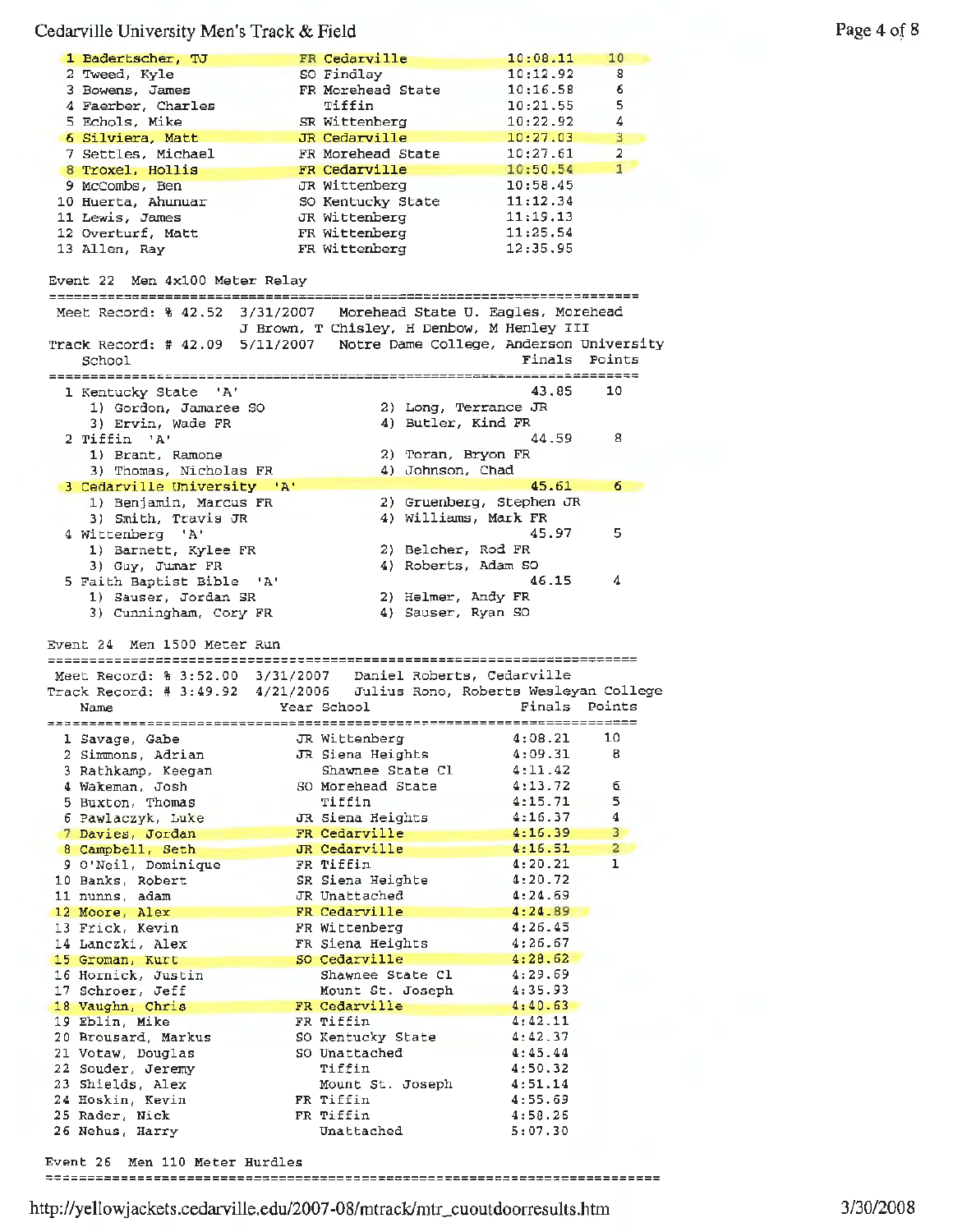| Meet Record: % 14.21 3/31/2007 Andre English, Unattached<br>Track Record: # 14.21 3/31/2007 Andre English, Unattached<br>Name     |                   | Year School                        |  | Finals           |                | H# Points              |
|-----------------------------------------------------------------------------------------------------------------------------------|-------------------|------------------------------------|--|------------------|----------------|------------------------|
| 1 Brant, Ramone                                                                                                                   |                   | Tiffin                             |  | 15.10            | 1              | 10                     |
| 2 Roberts, Adam                                                                                                                   |                   | SO Wittenberg                      |  | 15.50            | 1.             | 8                      |
| 3 Tress, Brandon                                                                                                                  |                   | SO Cedarville                      |  | 15.81            | $\mathbf{1}$   | б                      |
| 4 Eastman, Rayshawn                                                                                                               |                   | Mount St. Joseph                   |  | 16.02            |                | 5<br>$\mathbf{2}$      |
| 5 Haggard, Curtis                                                                                                                 |                   | SO Findlay                         |  | 16.10            | 2.             | 4                      |
| 6 Sauser, Ryan                                                                                                                    |                   | SO Faith Baptist Bi                |  | 16.25            | $2^{\circ}$    | 3                      |
| 7 Lavender, Jeremy                                                                                                                |                   | SO Morehead State<br>Tiffin        |  | 16.62            | $1 -$          | 2                      |
| 8 Morman, Riley                                                                                                                   |                   |                                    |  | 17.94            | $\mathbf{2}$   | 1                      |
| Event 27 Men 400 Meter Dash                                                                                                       |                   |                                    |  |                  |                |                        |
|                                                                                                                                   |                   |                                    |  |                  |                |                        |
| Meet Record: % 49.00 3/31/2007 Josh Perry, Univ. of Rio Grande<br>Track Record: # 49.00 3/31/2007 Josh Perry, Univ. of Rio Grande |                   |                                    |  |                  |                |                        |
| Name                                                                                                                              |                   | Year School                        |  | Finals H# Points |                |                        |
|                                                                                                                                   |                   |                                    |  |                  |                |                        |
| 1 Schaible, Greg                                                                                                                  |                   | FR Findlay                         |  | 51.32            | 1              | 10                     |
| 2 Ervin, Wade                                                                                                                     | FR Kentucky State |                                    |  | 51.42            |                | $\mathbf{2}$<br>8      |
| 3 Starr, Samuel                                                                                                                   |                   | SO Cedarville                      |  | 51.76            | $1 -$          | 6                      |
| 4 Birkholz, Erik                                                                                                                  |                   | FR Findlay<br>Tiffin               |  | 51.91<br>51.93   | 2.             | 5<br>$\mathbf{1}$<br>4 |
| 5 Johnson, Chad<br>6 Woodfork, Chris                                                                                              |                   | JR Rio Grande                      |  | 52.20            | $2 -$          | 3                      |
| 7 Toran, Bryon                                                                                                                    |                   | FR Tiffin                          |  | 52.33            | $\overline{2}$ | $\boldsymbol{2}$       |
| 8 Sloas, Morgan                                                                                                                   |                   | FR Morehead State                  |  | 52.36            | 1              | 1                      |
| 9 Cook, Randy                                                                                                                     |                   | JR Rio Grande                      |  | 53.16            | 2              |                        |
| 10 Carlson, James                                                                                                                 |                   | Tiffin                             |  | 53.63            | 2              |                        |
| 11 Hall, William                                                                                                                  |                   | FR Kentucky State                  |  | 53.87            | $\mathbf{2}$   |                        |
| 12 King, Mark                                                                                                                     |                   | JR Wittenberg                      |  | 55.39            | 3              |                        |
| 13 Guy, Jumar                                                                                                                     |                   | FR Wittenberg                      |  | 55.71            | 3              |                        |
| 14 Saam, Matt                                                                                                                     |                   | FR Tiffin                          |  | 56.21            | 3              |                        |
| 15 Uher, Tim                                                                                                                      |                   | SO Wittenberg                      |  | 58.16            | 3              |                        |
| 16 Hamilton, Ryan                                                                                                                 |                   | JR Wittenberg                      |  | 58.30            | 4              |                        |
| 17 Staugh, Daren                                                                                                                  |                   | SR Wittenberg                      |  | 58.67            | 3              |                        |
| 18 D'Amore, Paul                                                                                                                  |                   | Tiffin                             |  | 1:03.91          | 4              |                        |
| 19 Bumb, Kurt                                                                                                                     |                   | FR Tiffin                          |  | 1:07.83          | 4              |                        |
| Event 29<br>Men 100 Meter Dash                                                                                                    |                   |                                    |  |                  |                |                        |
| Meet Record: % 10.68 4/16/2004 Kirk Hawkins, Central State Univ.                                                                  |                   |                                    |  |                  |                |                        |
| Track Record: # 10.68 4/16/2004 Kirk Hawkins, Central State Univ.                                                                 |                   |                                    |  |                  |                |                        |
| Name                                                                                                                              |                   | Year School                        |  | Finals H# Points |                |                        |
| -----------------------------                                                                                                     |                   |                                    |  |                  |                |                        |
| 1 Kraner, Josh                                                                                                                    |                   | FR Rio Grande                      |  | 11.20            | з              | 10                     |
| 2 Gordon, Jamaree                                                                                                                 |                   | SO Kentucky State                  |  | 11.26            | ı              | θ                      |
| 3 Butler, Kind<br>4 Croom, David                                                                                                  |                   | FR Kentucky State<br>SO Rio Grande |  | 11.36<br>11.54   | 1              | 6<br>5                 |
| 5 Boyd, Alex                                                                                                                      |                   | Tiffin                             |  | 11,58            | 3<br>4         | 4                      |
| 6 Adams, Isiah                                                                                                                    |                   | FR Kentucky State                  |  | 11.62            | $\mathbf{1}$   | 3                      |
| 7 Beight, Michael                                                                                                                 |                   | SO Cedarville                      |  | 11.63            | 2              | $\overline{2}$         |
| 8 Thomas, Nicholas                                                                                                                |                   | FR Tiffin                          |  | 11.82            | $\overline{4}$ | $\mathbf{1}$           |
| 9 Bowen, Charles                                                                                                                  |                   | JR Kentucky State                  |  | 11,87            | 2              |                        |
| 10 Berry, Essex                                                                                                                   |                   | SO Findlay                         |  | 11.97            | 1              |                        |
| 11 Barnett, Kylee                                                                                                                 |                   | FR Wittenberg                      |  | 12.02            | 3              |                        |
| 12 Lane, Tyler                                                                                                                    |                   | Mount St. Joseph                   |  | 12.13            | 3              |                        |
| 13 Davis, David                                                                                                                   |                   | Mount St. Joseph                   |  | 12.16            | 2              |                        |
| 14 Smoker, Kyle                                                                                                                   |                   | JR Tiffin                          |  | 12.30            | 4              |                        |
| 15 Payne, James                                                                                                                   |                   | Mount St. Joseph                   |  | 12.68            | 3              |                        |
| 16 Hall, Tony                                                                                                                     |                   | SO Wittenberg                      |  | 12.91            | 3              |                        |
| 17 Fuller, Justin<br>18 Gilley, Seth                                                                                              |                   | Mount St. Joseph                   |  | 12.95<br>13.22   | 3<br>4         |                        |
| Event 31 Men 800 Meter Run                                                                                                        |                   | Mount St. Joseph                   |  |                  |                |                        |
|                                                                                                                                   |                   |                                    |  |                  |                |                        |
| Meet Record: % 1:53.64 3/31/2007 Kendell Simon, Univ. of Findlay                                                                  |                   |                                    |  |                  |                |                        |
| Track Record: # 1:51.33 4/21/2006 Julius Rono, Roberts Wesleyan College                                                           |                   |                                    |  |                  |                |                        |
| Name                                                                                                                              |                   | Year School                        |  | Finals Points    |                |                        |
|                                                                                                                                   |                   |                                    |  |                  |                |                        |
| 1 Duncan, Ron                                                                                                                     |                   | SO Morehead State                  |  | 2:00.67          | 10             |                        |
| 2 Weidner, Ben                                                                                                                    |                   | Mount St. Joseph 2:00.72           |  |                  | 8              |                        |

http:/ /yellowjackets. cedarviJle .edu/2007-08/mtrack/mtr\_cuoutdoorresults .htm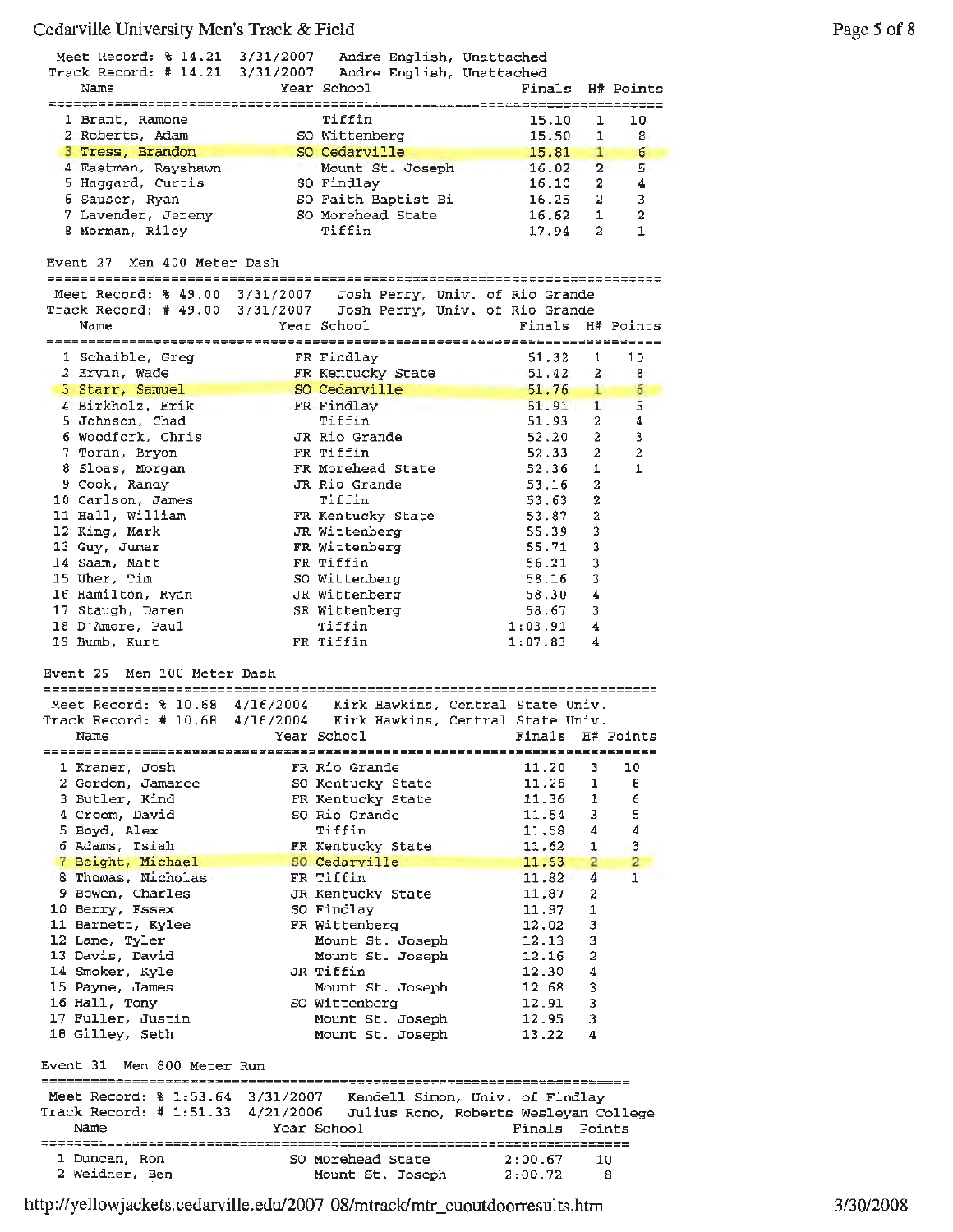| 3 Smith, Chris                          | Morehead State                                                                    | 2:01.55            |                              | 6                       |
|-----------------------------------------|-----------------------------------------------------------------------------------|--------------------|------------------------------|-------------------------|
| 4 Pawlaczyk, Luke                       | JR Siena Heights                                                                  | 2:01.81            |                              | 5                       |
| 5 Savage, Gabe                          | JR Wittenberg                                                                     | 2:01.93            |                              | 4                       |
| 6 Johnson, Marcus                       | Unattached                                                                        | 2:03.66            |                              | 3                       |
| 7 Laskowsky, Kent                       | JR Siena Heights                                                                  | 2:04.58            |                              | 2                       |
| 8 Lanczki, Alex                         | FR Siena Heights                                                                  | 2:04.72            |                              | 1                       |
| 9 Carter, Andrew                        | FR Wittenberg                                                                     | 2:04.95            |                              |                         |
| 10 Davies, Jordan                       | FR Cedarville                                                                     | 2:06.05            |                              |                         |
| 11 O'Neil, Dominique<br>12 nunns, adam  | FR Tiffin<br>JR Unattached                                                        | 2:08.14<br>2:09.06 |                              |                         |
| 13 Echols, Mike                         | SR Wittenberg                                                                     | 2:10.54            |                              |                         |
| 14 Farquher, Robbie                     | FR Wittenberg                                                                     | 2:11.18            |                              |                         |
| 15 Shaw, Zach                           | Mount St. Joseph                                                                  | 2:13.37            |                              |                         |
| 16 Vaughn, Chris                        | FR Cedarville                                                                     | 2:14.25            |                              |                         |
| 17 Thobaben, weston                     | Shawnee State Cl                                                                  | 2:15.32            |                              |                         |
| 18 Eblin, Mike                          | FR Tiffin                                                                         | 2:15.90            |                              |                         |
| 19 Souder, Jeremy                       | Tiffin                                                                            | 2:21.54            |                              |                         |
| 20 Shields, Alex                        | Mount St. Joseph                                                                  | 2:22.09            |                              |                         |
| 21 Votaw, Douglas                       | SO Unattached                                                                     | 2:22.43            |                              |                         |
| 22 Hoskin, Kevin                        | FR Tiffin                                                                         | 2:30.34            |                              |                         |
|                                         |                                                                                   |                    |                              |                         |
| Event 33 Men 400 Meter Hurdles          |                                                                                   |                    |                              |                         |
|                                         | Meet Record: % 51.89 4/16/2004 Derrick Williams, Central State Univ.              |                    |                              |                         |
|                                         | Track Record: # 51.89 4/16/2004  Derrick Williams, Central State Univ.            |                    |                              |                         |
| Name                                    | Year School                                                                       | Finals             |                              | H# Points               |
|                                         |                                                                                   |                    |                              |                         |
| 1 Ballistrea, Michael                   | Tiffin                                                                            | 55.74              | 1                            | 10                      |
| 2 Hogue III, Samuel                     | FR Siena Heights                                                                  | 56.30              | 1                            | 8                       |
| 3 Eastman, Rayshawn                     | Mount St. Joseph                                                                  | 57.19              | 1                            | 6                       |
| 4 Tress, Brandon                        | 50 Cedarville                                                                     | 57.25              | $\mathbf{1}$                 | 5                       |
| 5 Nowels, Kelly                         | SO Cedarville                                                                     | 57.39<br>57.44     | $\mathbf{z}$<br>$\mathbf{1}$ | 4<br>3                  |
| 6 Bernard, Simon                        | FR Findlay<br>SO Wittenberg                                                       | 58.46              | $\overline{2}$               | $\overline{\mathbf{z}}$ |
| 7 Roberts, Adam<br>8 Lauver, Chance     | SO Siena Heights                                                                  | 59.77              | $\overline{2}$               | 1                       |
| 9 Shelnick, Jason                       | Tiffin                                                                            | 1:01.34            | $\overline{\mathbf{2}}$      |                         |
| 10 Baston, Brandon                      | SR Rio Grande                                                                     | 1:02.36            | $\mathbf 1$                  |                         |
|                                         |                                                                                   |                    |                              |                         |
|                                         |                                                                                   |                    |                              |                         |
| 11 Pursley, James                       | Mount St. Joseph                                                                  | 1:03.62<br>1:06.69 | $\overline{\mathbf{2}}$<br>1 |                         |
| 12 Sauser, Jordan<br>13 Johnson, Robert | SR Faith Baptist Bi<br>FR Morehead State                                          | 1:09.88            | 2                            |                         |
|                                         |                                                                                   |                    |                              |                         |
| Men 200 Meter Dash<br>Event 35          |                                                                                   |                    |                              |                         |
|                                         |                                                                                   |                    |                              |                         |
| Meet Record: % 22.02 4/16/2004          | Josh Perry, Unattached                                                            |                    |                              |                         |
|                                         | Track Record: # 21.45 5/11/2007 Justin Conway, Univ. of Cincinnati<br>Year School | Finals             |                              | H# Points               |
| Name                                    |                                                                                   |                    |                              |                         |
| 1 Kraner, Josh                          | FR Rio Grande                                                                     | 22.83              | 1                            | 10                      |
| 2 Birkholz, Erik                        | FR Findlay                                                                        | 23.48              | 2                            | 8                       |
| 3 Beight, Michael                       | SO Cedarville                                                                     | 23.67              | 3                            | $\epsilon$              |
| 4 Williams, Mark                        | FR Cedarville                                                                     | 23.75              | 3                            | 5                       |
| 5 Schaible, Greg                        | FR Findlay                                                                        | 23.88              | ı                            | 4                       |
| 6 Adams, Isiah                          | FR Kentucky State                                                                 | 23.89              | $\mathbf{1}$                 | 3                       |
| 7 Croom, David                          | SO Rio Grande                                                                     | 23.93              | 2                            | 2                       |
| 8 Brant, Ramone                         | Tiffin                                                                            | 23.97              | 2.                           | 1                       |
| 9 Sloas, Morgan                         | FR Morehead State                                                                 | 23.97              | 2                            |                         |
| 10 Starr, Samuel                        | SO Cedarville                                                                     | 24.17              | $1 -$                        |                         |
| 11 Thomas, Nicholas                     | FR Tiffin                                                                         | 24.24              | 3                            |                         |
| 12 Groman, Kurt                         | SO Cedarville                                                                     | 24.27              | 3                            |                         |
| 13 Johnson, Chad                        | Tiffin                                                                            | 24.38<br>24.47     | 2<br>4                       |                         |
| 14 Carlson, James                       | Tiffin<br>SO Cedarville                                                           | 24.65              | 4                            |                         |
| 15 Nowels, Kelly<br>16 Haggard, Curtis  | SO Findlay                                                                        | 24.84              | 3                            |                         |
| 16 Barnett, Kylee                       | FR Wittenberg                                                                     | 24.84              | 2                            |                         |
| 18 Gruenberg, Stephen                   | JR Cedarville                                                                     | 24.91              | 3                            |                         |
| 19 Terrell, Brian                       | Kysu Track Club                                                                   | 25.00              | 1                            |                         |
| 20 Hall, William                        | FR Kentucky State                                                                 | 25.03              | 1                            |                         |
| 21 Cunningham, Cory                     | FR Faith Baptist Bi                                                               | 25.05              | 4                            |                         |
| 22 Mitchell, Keith                      | SR Faith Baptist Bi                                                               | 25.09              | 4                            |                         |
| 23 Guy, Jumar                           | FR Wittenberg                                                                     | 25.15              | 2                            |                         |
| 24 Boswell, Darrell<br>25 King, Mark    | FR Siena Heights<br>JR Wittenberg                                                 | 25.21<br>25.54     | з<br>4                       |                         |

http://yellowj ackets .cedarville .edu/2007-08/mtrack/mtr\_cuoutdoorresults .htrn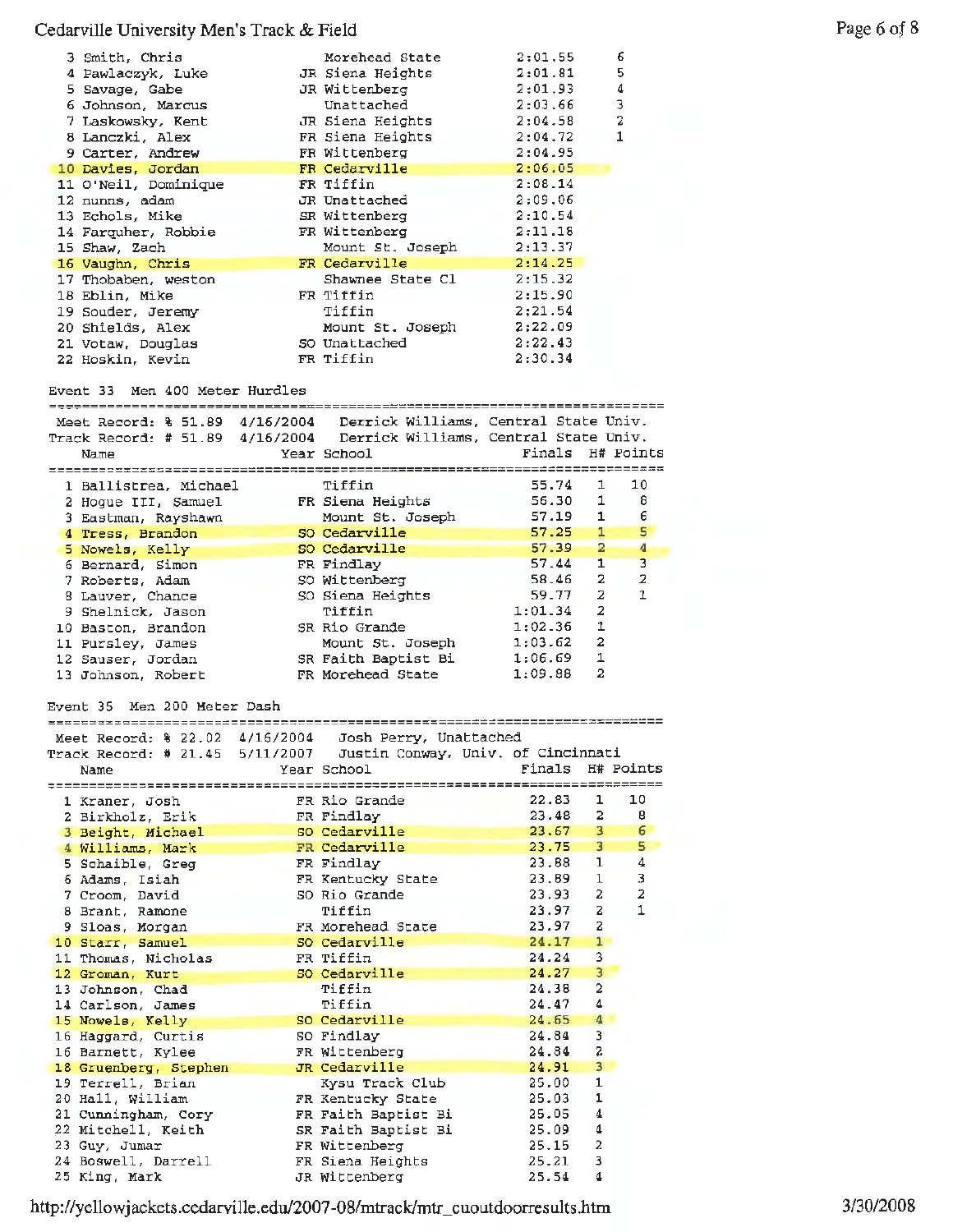| 26 Hamilton, Ryan | JR Wittenberg    | 25.80 | - 5  |
|-------------------|------------------|-------|------|
| 27 Payne, James   | Mount St. Joseph | 25.96 | - 5  |
| 28 Smoker, Kyle   | JR Tiffin        | 26.02 | -4   |
| 29 Gilley, Seth   | Mount St. Joseph | 27.65 | - 5. |
| 30 Fuller, Justin | Mount St. Joseph | 29.84 | -5.  |

Event 37 Men 5000 Meter Run

| Meet Record: % 15:00.15 3/25/2006 Eric Putnam, Unattached       |                             |                                               |                                           |                |  |
|-----------------------------------------------------------------|-----------------------------|-----------------------------------------------|-------------------------------------------|----------------|--|
| Track Record: $# 14:52.32$                                      |                             | 4/21/2006 Leo Kormanik, Malone College        |                                           |                |  |
| Name                                                            |                             | Year School                                   | Finals                                    | Points         |  |
|                                                                 |                             |                                               |                                           |                |  |
| 1 Putnam, Eric                                                  |                             | 6 Unat-Shawnee Sta                            | 15:06.26                                  |                |  |
| 2 Wakeman, Josh                                                 |                             | SO Morehead State                             | 15:17.48                                  | 10             |  |
| 3 Lee, Jeremy                                                   |                             | Tiffin                                        | 15:21.03                                  | 8              |  |
| 4 Deo, Robert                                                   |                             | SR Siena Heights                              | 15:29.88                                  | 6              |  |
| 5 Hickey, Tyler                                                 |                             | Shawnee State Cl                              | 15:35.32                                  |                |  |
| 6 Glinski, Mike                                                 |                             | SO Siena Heights                              | 15:37.72                                  | 5              |  |
| 7 Linkous, Josh                                                 |                             | Shawnee State Cl                              | 15:43.66                                  |                |  |
| 8 Russeau, Alex                                                 |                             | FR Siena Heights                              | 15:45.89                                  | 4              |  |
| 9 Dotson, Matt                                                  |                             | SO Morehead State                             | 15:47.69                                  | 3              |  |
| 10 Roush, Chris                                                 |                             | Shawnee State Cl                              | 15:48.61                                  |                |  |
| 11 Andreski, Mike                                               |                             | JR Findlay                                    | 15:52.68                                  | $\overline{2}$ |  |
| 12 Brooker, Jud                                                 |                             | JR Cedarville                                 | 15:58.88                                  | $1 -$          |  |
| 13 Owen, Michael                                                |                             | Shawnee State Cl                              | 16:09.09                                  |                |  |
| 14 Webb, Paul                                                   |                             | Shawnee State Cl                              | 16:11.63                                  |                |  |
| 15 Eldridge, Bryce                                              |                             | Shawnee State Cl                              | 16:17.48                                  |                |  |
| 16 Jinks, Joe                                                   |                             | Shawnee State C1                              | 16:24.88                                  |                |  |
| 17 Wentz, Chuck                                                 |                             | Shawnee State Cl                              | 16:28.50                                  |                |  |
| 18 Link, Andrew                                                 |                             | SO Siena Heights                              | 16:41.61                                  |                |  |
| 19 Peed, Timothy                                                |                             | SO Kentucky State                             | 17:38.69                                  |                |  |
| 20 Jackson, J.P.                                                |                             | SO Wittenberg                                 | 17:59.13                                  |                |  |
| 21 Manage, Mike                                                 |                             | JR Wittenberg                                 | 18:30.00                                  |                |  |
|                                                                 |                             |                                               |                                           |                |  |
| Event 39 Men 4x400 Meter Relav                                  |                             |                                               |                                           |                |  |
|                                                                 |                             |                                               |                                           |                |  |
| Meet Record: % 3:21.11 4/16/2004                                |                             | , Unattached                                  |                                           |                |  |
| Track Record: # 3:19.75 5/11/2007                               |                             |                                               | Ohio Wesleyan Univ., Ohio Wesleyan Univ.  |                |  |
|                                                                 |                             | D. Malaniak, P. Osborn, D. Sampson, N. Osborn |                                           |                |  |
|                                                                 |                             |                                               |                                           |                |  |
| School                                                          |                             |                                               | Finals                                    | H# Points      |  |
|                                                                 |                             |                                               |                                           |                |  |
| 1 Rio Grande<br>$^{\prime}$ A <sup><math>^{\prime}</math></sup> |                             |                                               | 3:26.55                                   | 1<br>10        |  |
| 1) Woodfork, Chris JR                                           |                             | 2) Cook, Randy JR                             |                                           |                |  |
| 3) Kraner, Josh FR                                              |                             |                                               | 4) Baston, Brandon SR                     |                |  |
| 2 Siena Heights 'A'                                             |                             |                                               | 3:26.59                                   | 1<br>8         |  |
| 1) Pawlaczyk, Luke JR                                           |                             |                                               | 2) Laskowsky, Kent JR                     |                |  |
| 3) Banks, Robert SR                                             |                             |                                               | 4) Simmons, Adrian JR                     |                |  |
| 3 Tiffin 'A'                                                    |                             |                                               | 3:28.82                                   | 1<br>6         |  |
| 1) Ballistrea, Michael                                          |                             | 2) Lee, Jeremy                                |                                           |                |  |
| 3) Buxton, Thomas                                               |                             | 4) Toran, Bryon FR                            |                                           |                |  |
| 4 Cedarville University                                         | $^{\dagger}$ A $^{\dagger}$ |                                               | 3:29.71                                   | 1<br>5         |  |
| 1) Beight, Michael SO                                           |                             | 2) Groman, Kurt SO                            |                                           |                |  |
| 3) Gruenberg, Stephen JR                                        |                             | 4) Nowels, Kelly SO                           |                                           |                |  |
| 5 Faith Baptist Bible<br>- 'A'                                  |                             |                                               | 3:37.17                                   | 1<br>4         |  |
| 1) Sauser, Ryan SO                                              |                             |                                               | 2) Mitchell, Keith SR                     |                |  |
| 3) Helmer, Andy FR                                              |                             | 4) Sauser, Jordan SR                          |                                           |                |  |
| 6 Wittenberg 'B'                                                |                             |                                               | 3:40.48                                   | 2              |  |
| 1) Farquher, Robbie FR                                          |                             | 2) King, Mark JR                              |                                           |                |  |
| 3) Barnett, Kylee FR                                            |                             | 4) Hanf, Ben FR                               |                                           |                |  |
| 7 Wittenberg 'A'                                                |                             |                                               | 3:41.88                                   | 3<br>1         |  |
| 1) Carter, Andrew FR                                            |                             | 2) Echols, Mike SR                            |                                           |                |  |
| 3) Savage, Gabe JR                                              |                             | 4) Roberts, Adam SO                           |                                           |                |  |
| 8 Cedarville University                                         | "B"                         |                                               | 3:43.81                                   | 2              |  |
| 1) Brooker, Jud JR                                              |                             |                                               | 2) Badertscher, TJ FR                     |                |  |
| 3) Davies, Jordan FR                                            |                             | 4) Saunders, Josh JR                          |                                           |                |  |
| Event 41 Men 5000 Meter Race Walk                               |                             |                                               |                                           |                |  |
|                                                                 |                             |                                               |                                           |                |  |
| Meet Record: % 20:28.25 3/31/2007                               |                             |                                               | Matthew Boyles, Miami Valley TC           |                |  |
| Track Record: # 20:28.25 3/31/2007<br>Name                      | Year School                 |                                               | Matthew Boyles, Miami Valley TC<br>Finals | Points         |  |

http:/ /yellowjackets.cedarville.edu/2007-08/mtrack/mtr\_cuoutdoorresults.htm